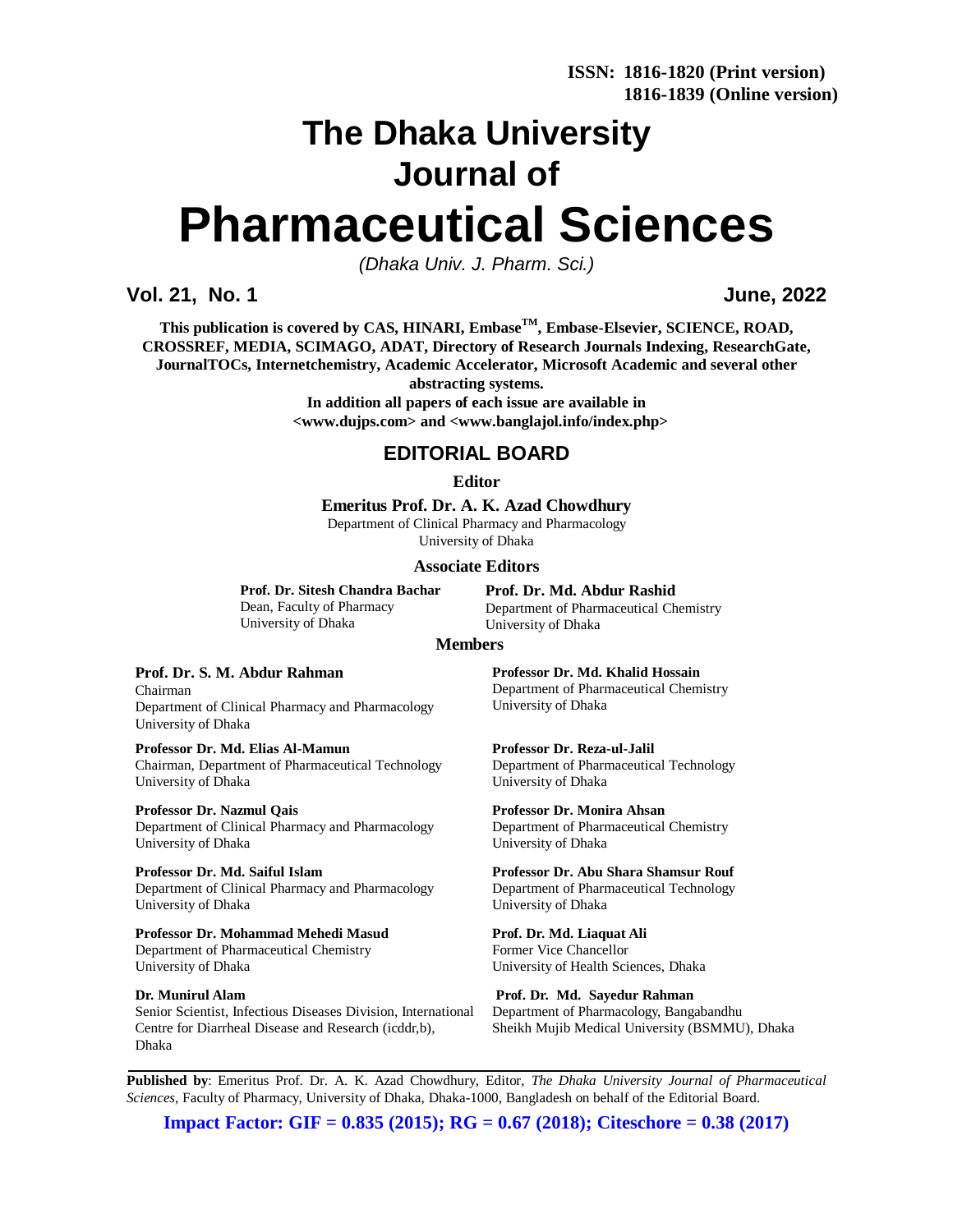## **EDITORIAL ADVISORY BOARD**

**Prof. Dr. Claire Anderson** School of Pharmacy The University of Nottingham, UK

**Prof. Dr. Colin N A Palmer** Chair of Pharmacogenomics**,** School of Medicine University of Dundee, UK

**Prof. Dr. Muhammad Ilias** Research Institute of Pharmaceutical Sciences The University of Mississippi, USA

#### **Prof. Dr. Satyajit Dey Sarker**

Director of School of Pharmacy and Biomolecular Sciences**,** Liverpool John Moores University, UK

**Prof. Dr. Panna Thapa**

KU School of Science Kathmandu University (KU), Nepal

#### **Prof. Dr. Pulok Kumar Mukherjee**

Director**,** School of Natural Product Studies Jadavpur University, India

**Prof. Dr. Dennis Ross** Harvard Medical School Harvard University, USA

**Prof. Dr. Abu Serajuddin**  College of Pharmacy and Health Sciences St. John's University, New York, USA

#### **Prof. Dr. Muhammad Jamil Habib**

College of Pharmacy**,** Howard University Washington DC, USA

**Prof. Dr. Muhammad Delwar Hussain** College of Pharmacy California Health Sciences University, USA

**Dr. Omar Faruk Khan** Associate Dean for Academic Affairs University of Charleston**,** West Virginia, USA

All communications regarding the journal should be addressed to: Emeritus Prof. Dr. A. K. Azad Chowdhury, Editor, *The Dhaka University Journal of Pharmaceutical Sciences*, Faculty of Pharmacy, University of Dhaka, Dhaka-1000, Bangladesh. Phone: 9661920-73/8157, 8137; Fax: 880-2-9667222, E-mail: [dujps\\_du@yahoo.com,](mailto:dujps_du@yahoo.com,) [editor.dujps@du.ac.bd,](mailto:editor.dujps@du.ac.bd,) [r.pchem@yahoo.com;](mailto:r.pchem@yahoo.com;) Web: [www.dujps.com](http://www.dujps.com)

**Printed by**: SRI Printing Press, 8/12 Babupura, Nilkhet, Dhaka-1205, Bangladesh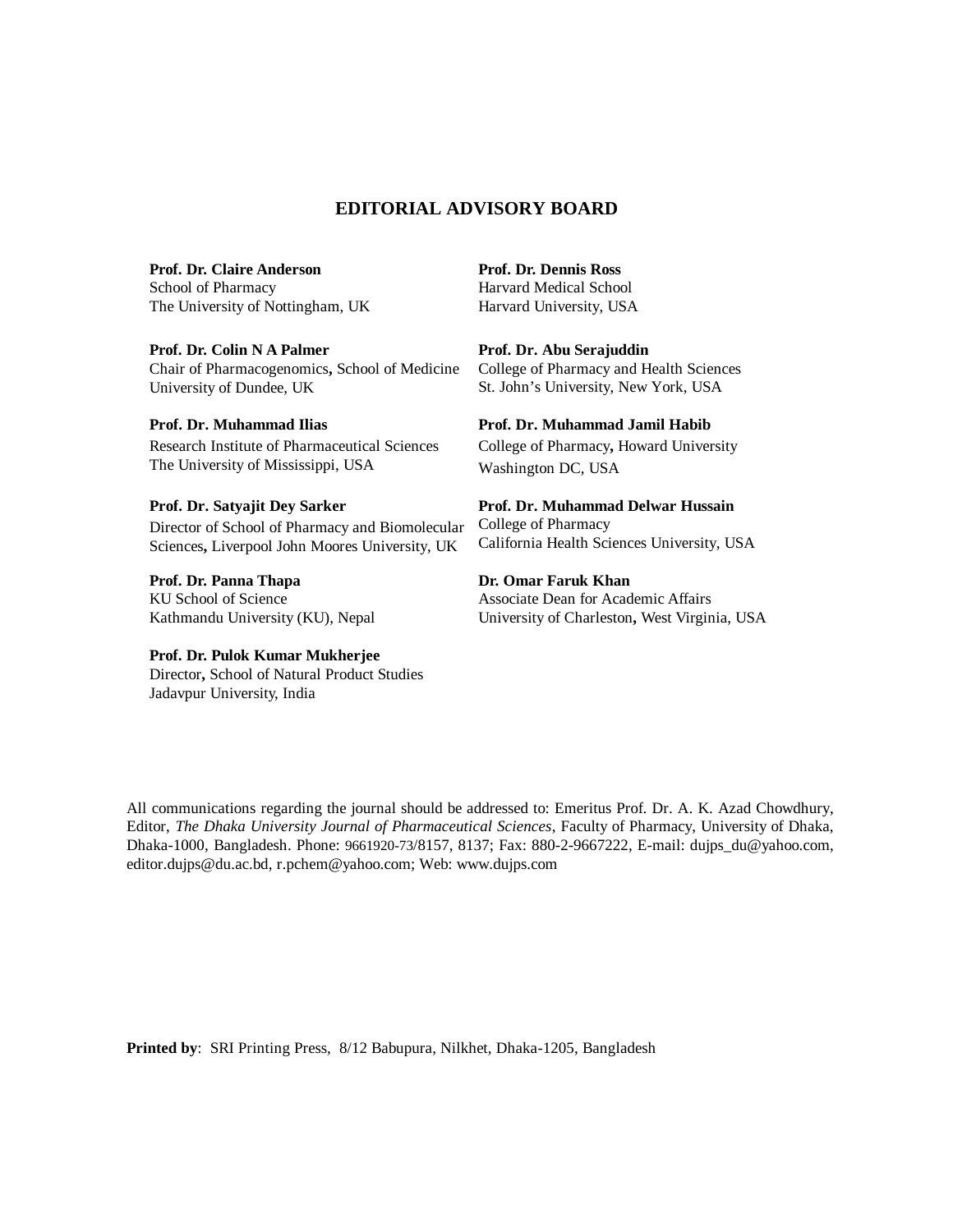## **The Dhaka University Journal of Pharmaceutical Sciences**

*(Dhaka Univ. J. Pharm. Sci.)*

| <b>Vol. 21</b>                                                                                                                                         | No. 1                                                                                                                                                                        | <b>June, 2022</b> |
|--------------------------------------------------------------------------------------------------------------------------------------------------------|------------------------------------------------------------------------------------------------------------------------------------------------------------------------------|-------------------|
|                                                                                                                                                        | <b>CONTENTS</b>                                                                                                                                                              |                   |
| Arifuzzaman, Mohadese Mohammadi, Fatema Hashem Rupa, Mohammad Firoz Khan,<br><b>Dynamics Simulation Studies</b>                                        | Ridwan Bin Rashid and Mohammad A. Rashid - Identification of Natural Compounds with<br>Anti-SARS-CoV-2 Activity using Machine Learning, Molecular Docking and Molecular      | $1 - 13$          |
| DOI: https://doi.org/10.3329/dujps.v21i1.60391                                                                                                         |                                                                                                                                                                              |                   |
| Margia Sultana, Jamiuddin Ahmed, Md Abdul Barek, Shaidul Kabir Sohag, Md. Safayet<br>of Syzygium cumini used in Bangladesh                             | Hossain and Umme Habiba - Evaluation of Antioxidant, Antibacterial and Analgesic Activities                                                                                  | $15 - 24$         |
| DOI: https://doi.org/10.3329/dujps.v21i1.60392                                                                                                         |                                                                                                                                                                              |                   |
| Md. Abdul Motaleb Bhuiya, Kishor Mazumder, Irin Dewan and Md. Elias Al-Mamun - Design                                                                  | and Development of Clarithromycin Floating Pellets Using Sodium Alginate and HPMC                                                                                            | $25 - 31$         |
| DOI: https://doi.org/10.3329/dujps.v21i1.60393                                                                                                         |                                                                                                                                                                              |                   |
| Vaskar Chowdhury, Nusrat Tabassum Shristy, Md. Hasanur Rahman and Tofail Ahmad<br>Biological Studies of Trianthema portulacastrum L. Leaves            | Chowdhury - Qualitative Phytochemical Screening, Fatty Acid Composition Analysis and                                                                                         | 33-43             |
| DOI: https://doi.org/10.3329/dujps.v21i1.60394                                                                                                         |                                                                                                                                                                              |                   |
| Kosisochi C. Amorha, Mathew J. Okonta† and Chinwe V. Ukwe - Predictors of Adherence and<br>Asthma Control in Two Federal Teaching Hospitals in Nigeria |                                                                                                                                                                              | $45 - 51$         |
| DOI: https://doi.org/10.3329/dujps.v21i1.60395                                                                                                         |                                                                                                                                                                              |                   |
| Rilwan O. Adewale, Oluwatosin T. Onasanya, Oladele A. Oguntade, Babajide R. Odebiyi,<br>Geophagic Soil: A Probe of Pros and Cons                       | Oluseun A. Akinsorotan, Kola S. Olorunisola, Shakiru O. Sule and Olusesi A. Oso -<br>Isolation, Characterization and Identification of Selected Microorganisms from Wildlife | 53-58             |
| DOI: https://doi.org/10.3329/dujps.v21i1.60396                                                                                                         |                                                                                                                                                                              |                   |
| Md. Hafizur Rahman, Begum Rokeya, Mohammed Mosihuzzaman and Md Shahinul Haque<br>Bangladesh                                                            | Khan - Qualitative Assessment of a Customized Anti-hepatic Herbal Formulation in                                                                                             | 59-67             |
| DOI: https://doi.org/10.3329/dujps.v21i1.60397                                                                                                         |                                                                                                                                                                              |                   |
| Mehedi Islam, Md. Al Amin Sikder, Mohammad A. Rashid and Md. Khalid<br>DOI: https://doi.org/10.3329/dujps.v21i1.60398                                  | Hossain - Phyto-pharmacological Investigations of Leaves of Cissus trifoliata (L.)                                                                                           | 69-75             |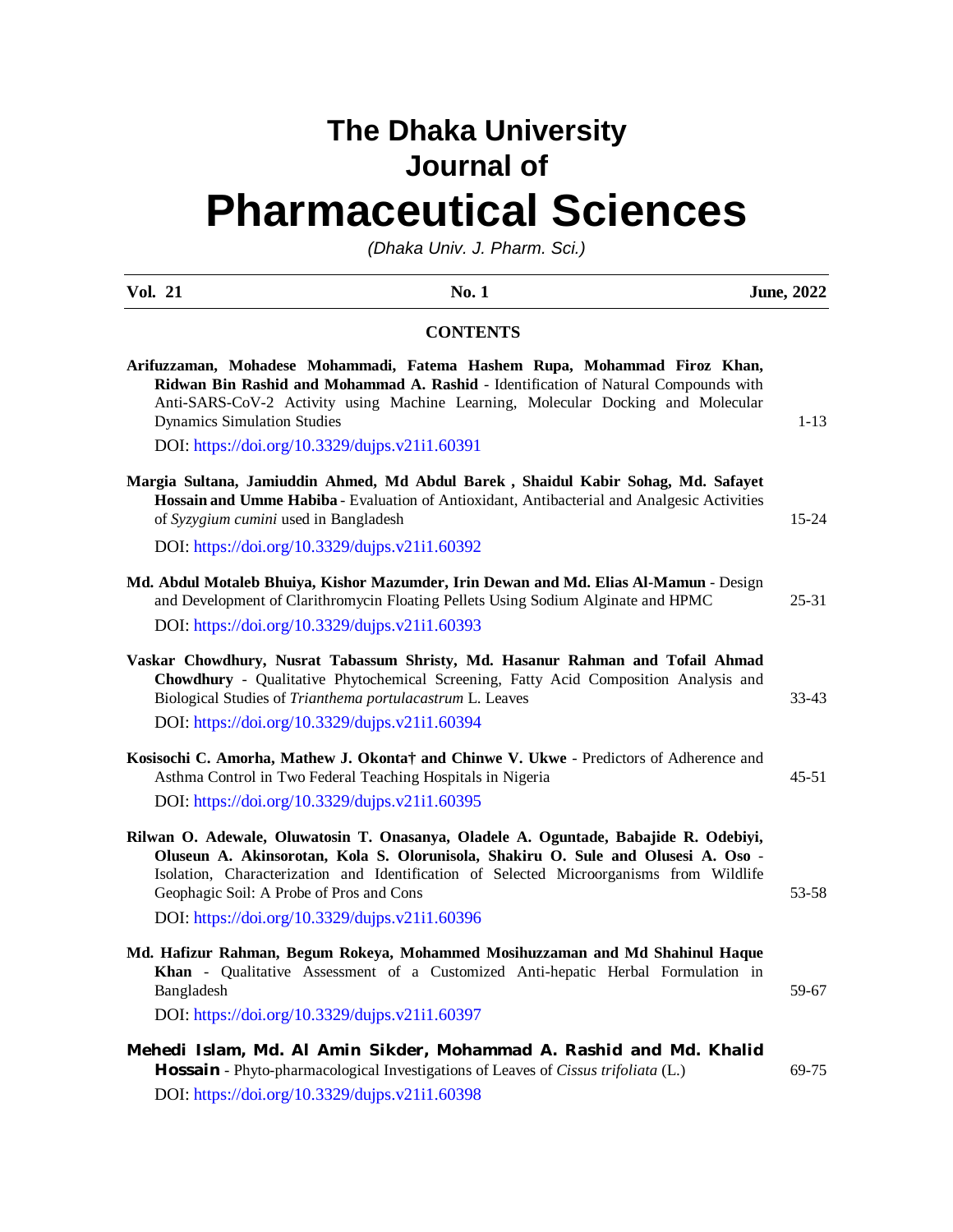| Diponkor Kumar Shill, Uttom Kumar, A.S.M. Monjur Al Hossain, Md. Rezowanur Rahman<br>and Abu Shara Shamsur Rouf - Development and Optimization of RP-UHPLC Method for                                                                   |       |
|-----------------------------------------------------------------------------------------------------------------------------------------------------------------------------------------------------------------------------------------|-------|
| Mesalamine Through ObD Approach                                                                                                                                                                                                         | 77-84 |
| DOI: https://doi.org/10.3329/dujps.v21i1.60399                                                                                                                                                                                          |       |
| Arifa Sultana, Sabiha Enam Spriha and S. M. Abdur Rahman - Antioxidant, Analgesic,<br>Antimicrobial and Molecular Docking Studies of the Leaves of <i>Oroxylum indicum</i> (L.) Kurz.<br>DOI: https://doi.org/10.3329/dujps.v21i1.60400 | 85-94 |
| Sania Ashrafi and Mohammad Mehedi Masud - Review on Some Bangladeshi Medicinal Plants                                                                                                                                                   |       |

with Anticancer Properties 95-104

DOI: <https://doi.org/10.3329/dujps.v21i1.60401>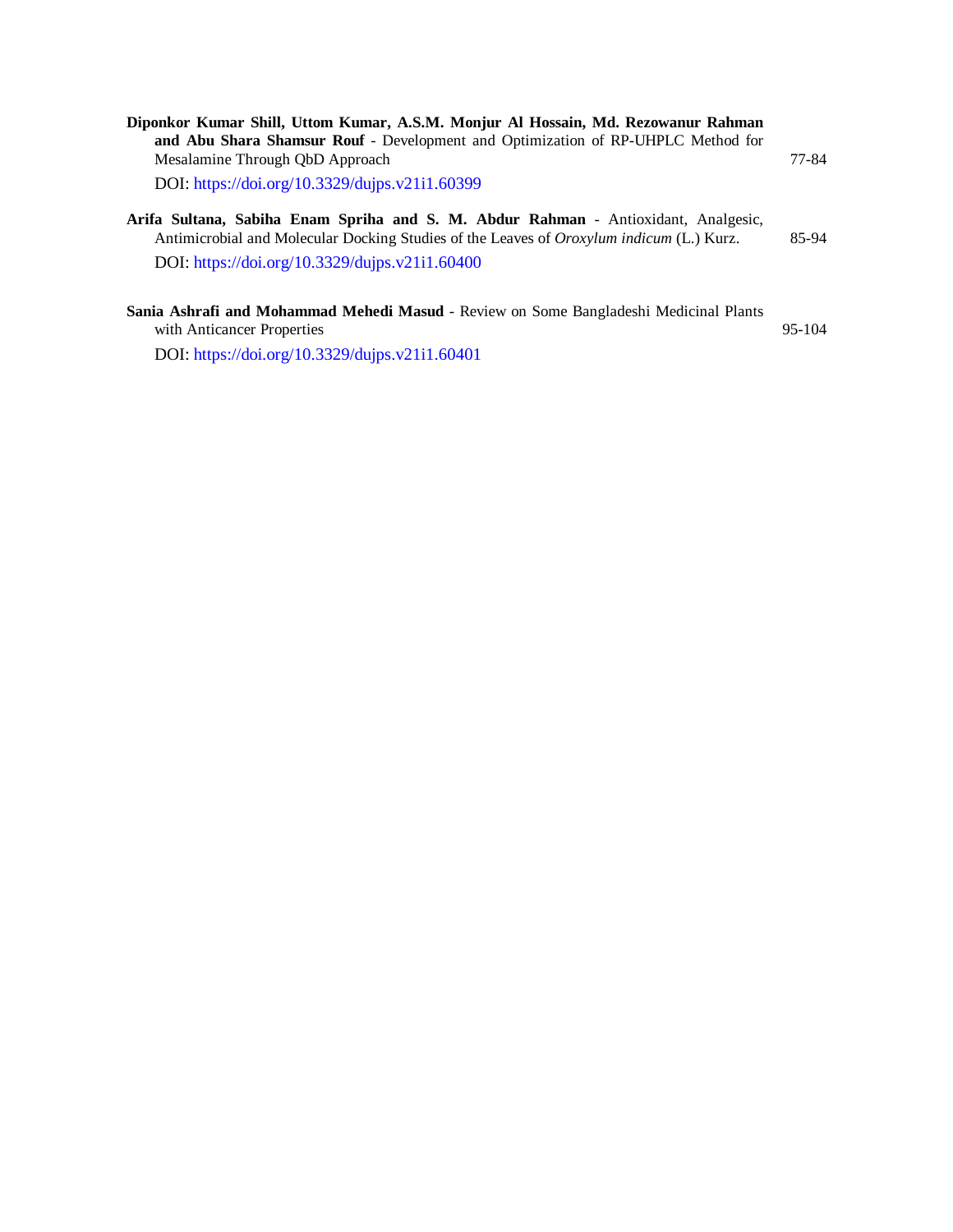### **INSTRUCTIONS TO AUTHORS**

**The following instructions must be followed during preparation of manuscripts intended for publication in the** *Dhaka University Journal of Pharmaceutical Science***s:**

*The Dhaka University Journal of Pharmaceutical Sciences*, **a peer reviewed journal,** invites and publishes full papers, short communications and review articles that make substantial and scholarly contributions to any areas of pharmaceutical sciences.

Manuscripts should be written in English, preferably composed with a computer, in double space with wide margins on  $29.21 \times 21.59$  cm good quality bond or A4 (29.7  $\times$  21.0 cm) offset paper and should not exceed 16 pages in case of full papers and 8 pages in case of short communications, including tables and figures.

**Title page.** The title should appear on a separate page and should be followed by the author names and the institution name and address. The title, author name(s), and affiliations should all appear on their own respective line of text. Place an asterisk after the name of the author to whom enquiries regarding the paper should be directed and include that author's telephone and fax numbers and e-mail address.

**Abstract.** The abstract, detailing, in one paragraph, the problem, experimental approach, major findings, and conclusions, should appear on the second page. It should be double-spaced and should not exceed 150 words for full papers.

**Key words.** Author(s) must give 3 to 10 "key words" or phrases, which identify the most important subjects covered by the paper. These should be placed at the end of the abstract.

**Introduction.** The manuscript should include a brief introduction stating the purpose of the investigation and relating the manuscripts to similar research previously or currently being conducted. Only information essential to the arguments should be presented.

**Materials and Methods.** This section should contain some specific details about the materials studied, instruments used, sources of specialized chemicals and related experimental details to allow other workers to reproduce the results. Separate paragraphs with sub-headings may be used to describe the experimental details.

**Results and Discussion.** The results should be presented concisely. Tables and figures should be designed to maximize the presentation and comprehension of the experimental data. The discussion should interpret the results and relate them to existing knowledge in the field as clearly and briefly as possible.

**Acknowledgements.** The Acknowledgments section should include credits for assistance, financial support, and other appropriate recognition.

**References.** References to the literature, regardless of their nature, should be numbered in order of appearance in the manuscript and cited in the text with superscript numbers. References should follow the format shown:

- 1. Khan, S., Jabbar, A., Hasan, C.M. and Rashid, M.A. 2000. Nasimaluns A and B: *neo*-clerodane diterpenoids from *Barringtonia racemosa. J. Nat. Prod.* **63**, 410- 411.
- 2. Rashid, M.A., Gustafson, K.R., Crouch, R.C., Groweiss, A., Pannell, L.K., Van, Q.N. and Boyd, M.R. 2002. Application of high-field NMR and cryogenic probe technologies in the structure elucidation of poecillastrin A, a new antitumor macrolide lactam from the sponge *Poecillastra* species. *Org. Lett.* **4**, 3293-3296.
- 3. Harborne, J.B. and Williams, C.A. 2000. Advances in flavonoid research since 1992. *Phytochemistry* **55**, 481-504
- 4. Mabry, T., Markham, K.R. and Thomas, M.B. 1971. *The Systematic Identification of Flavonoids.* Springer Verlag, New York, p. 43.
- 5. Harborne, J.B. 1983. In: *Chemistry and Chemical Taxonomy of the Rutales* (Waterman, P.G. and Grundon, M.F., Eds.), Academic Press, London, Chapter 2, pp. 147-173.
- 6. Hasan, C.M. 1982. Phytochemical studies on some African Annonaceae. Ph.D. Thesis, University of Strathclyde, U.K., p. 35.
- 7. Davis, R. 1998. US Patent 5, 708, 591.

**Abbreviations.** Abbreviations are used without periods. Standard abbreviations should be used throughout the manuscript. The preferred forms of some of the more commonly used abbreviations are mp, bp, °C, K, s, min, h, ml, µl, kg, g, mg, µg, cm, mm, nm, mol, mmol, µmol, ppm, TLC, GC, NMR, MS, UV, and IR.

**Structural drawings.** The quality of the illustrations printed depends on the quality of the originals provided. The pages of the *Dhaka University*